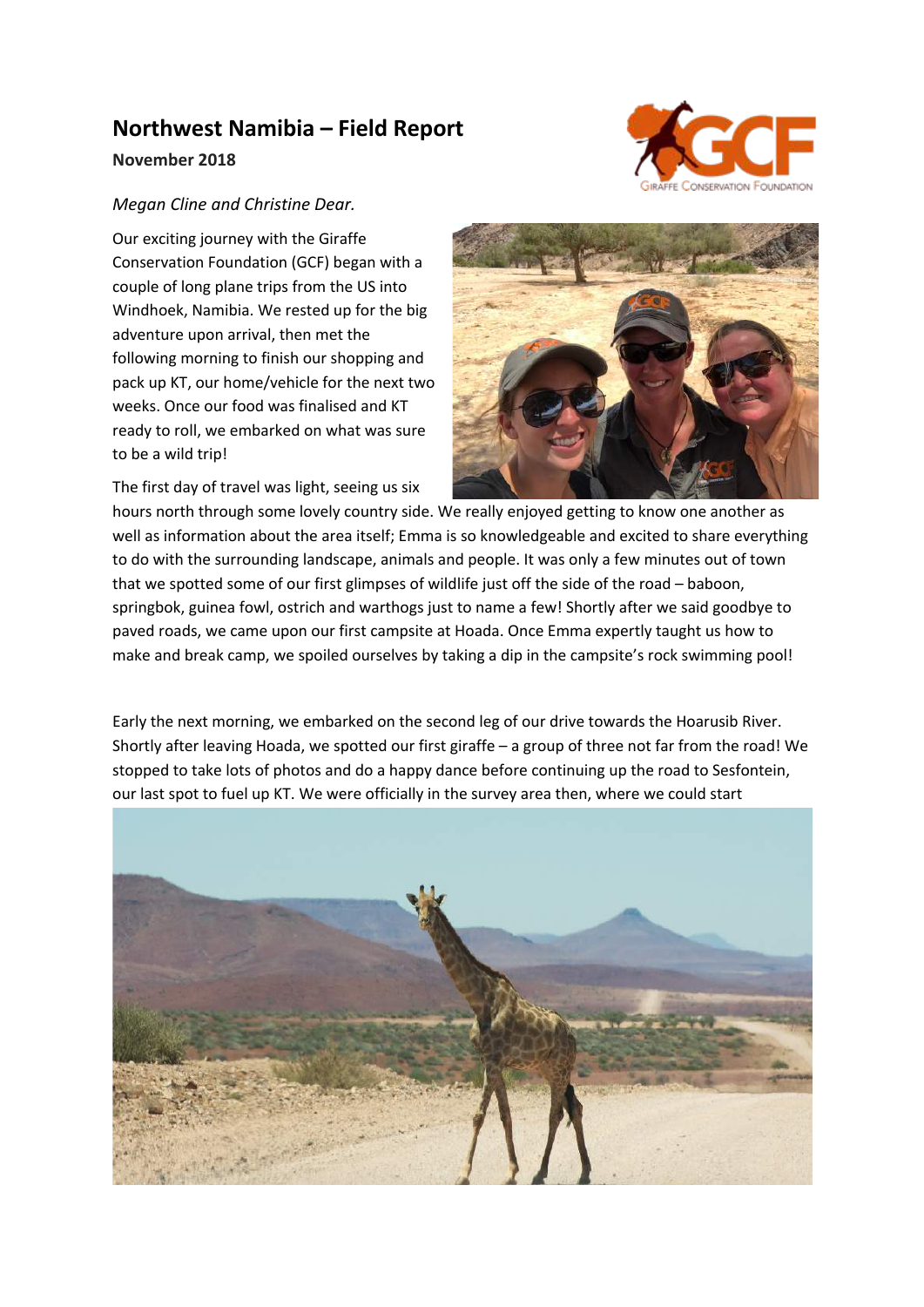documenting giraffe and it wasn't long afterwards that we sighted our first official study participant hiding under a tree. We spotted eight giraffe in total before making camp in Puros, our beautiful home with lots of bird activity for the next three nights. Scorpions can also be found in this area, and Emma had brought along a black light to spot them as a fun activity – were able to find several small ones hiding in the trees and seeing them light up was amazing.

Our first full day of surveying was upon us and as we set out down the Hoarusib River spotting our first group of giraffe for the day fairly early on. Emma was a very patient teacher, demonstrating how best to photograph, GPS, and identify them, keeping her cool with us newbies even when we had to do a couple of repeat photographs after frustratingly losing track of an individual. We also managed to successfully collect skin biopsy samples from a couple of animals that still needed logging. The second and final day in the Hoarusib riverbed began with an elephant sighting, before we came upon our first challenging group of 20 plus giraffe. It was exhilarating to put our new-found skills to the test as we tried to figure them all out. As we continued driving through the dry riverbed, we saw lots of wildlife thriving and it amazed us how well adapted they all are given the lack of water in the environment. Towards the end of the day we spotted the large herd of giraffe again making their way up onto the gravel plains. What a stunning backdrop to just sit and watch them for a while.



After a good night's sleep, we set off towards the Khumib River further north. Along the beautiful drive, the landscape changed drastically, and we encountered one of the mysterious "lone stone men" artworks placed atop some rocks by the road. We also had our first flat tire due to the rougher than usual road, but it was quickly changed and we were back on our way. In the Khumib River we sighted several smaller groups of giraffe and successfully collected another skin dart biopsy. Near the end of the day we spotted a larger group of about ten giraffe and as we moved closer to document them, they all clustered around one small tree – heads and hind ends everywhere, which

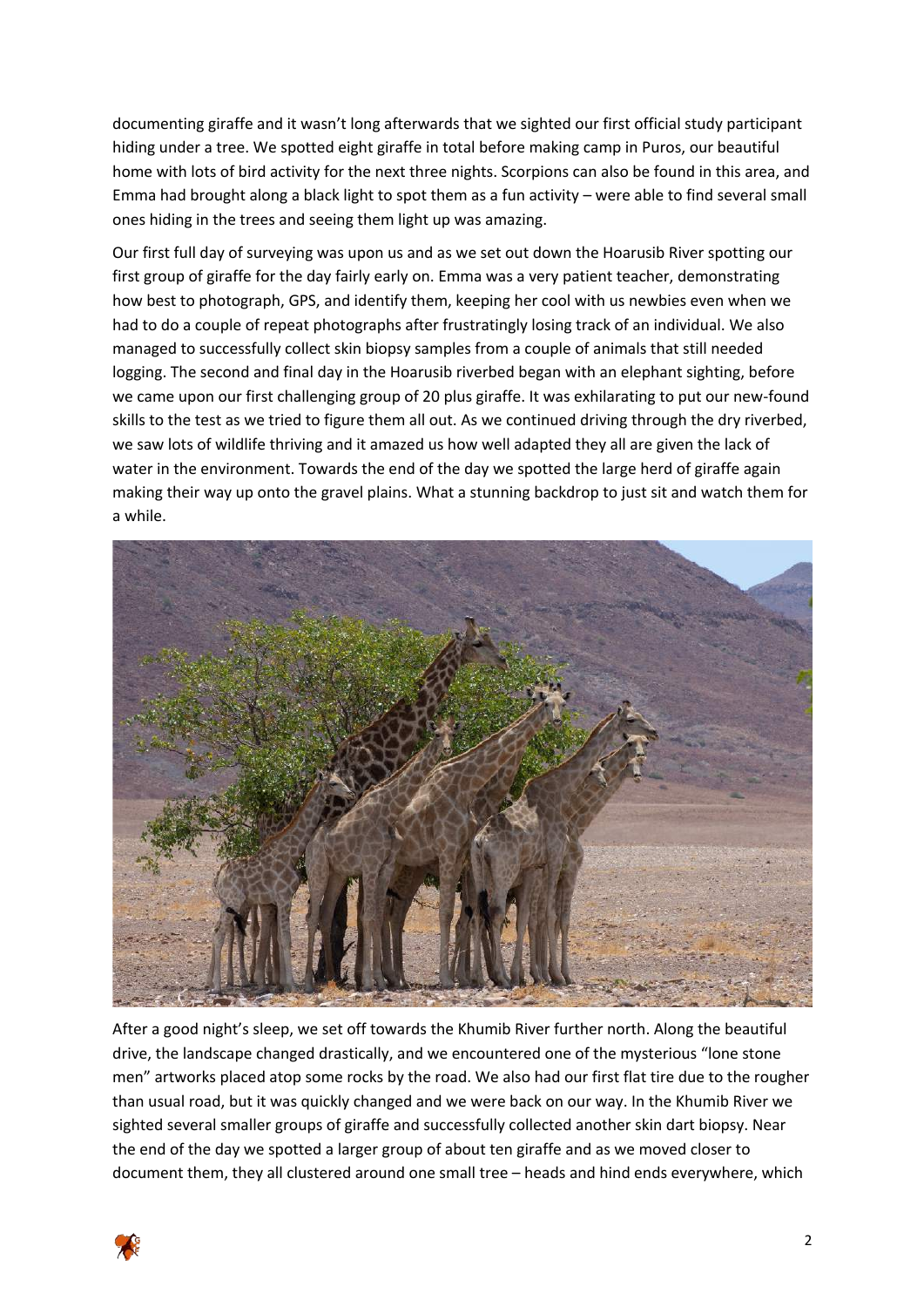gave us a good laugh! We made a short trip back to our Puros camp and relaxed with a well-earned "sundowner" after the long day.



Having successfully scoured the Hoarusib and Khumib Rivers, we left for new adventures the following morning. We made a pit stop for more diesel and to get our flat tire repaired at the local village of Puros. It was a very special treat to meet some of the people who live in the area before heading on to our next camp site in the remote Okongwe. All along the road, we were very excited to see evidence of rhino including tracks and scrapings throughout the region. We made camp that afternoon and decided to forego our tents and set up sleeping bags under the stars, which provided an incredible view. With a few hours of light left, we went back out for the afternoon to look for more giraffe, but as we came upon fresh tracks of rhino we decided to rather follow them … our search was rewarded when found a rhino having an afternoon nap under a tree in a small valley.

The next day gave us a glimpse into the infamous Hoanib River and it was unlike anything we had seen before. There are lots of large Ana trees spread out in and along the river providing areas of shade and seed pods that we saw giraffe, and many other animal residents, enjoy. In the late afternoon, we drove to a man-mad waterhole for a sundowner and were excited to find a small

group of four giraffe that eventually drank water right in front of us – joining us for a sundowner, so to speak. That night, we fell asleep to noises of hooves walking over rocks, jackals digging around and unforgettable echoes of lion calls across the hills. It was quite a thrill the next morning to find fresh lion tracks down the road from our campsite!

We continued monitoring the nearby area the following day, finding quite a few giraffe. Driving up a mountainside, we were very lucky to spot a caracal hiding under a bush not far off the road. After a relatively short loop around the area, we climbed up a small cliff to overlook the surrounding area and get a good view of the fairy circles. What an astounding view! During our waterhole sundowner that evening, we noticed several jackals that appeared to feed on something. After closer